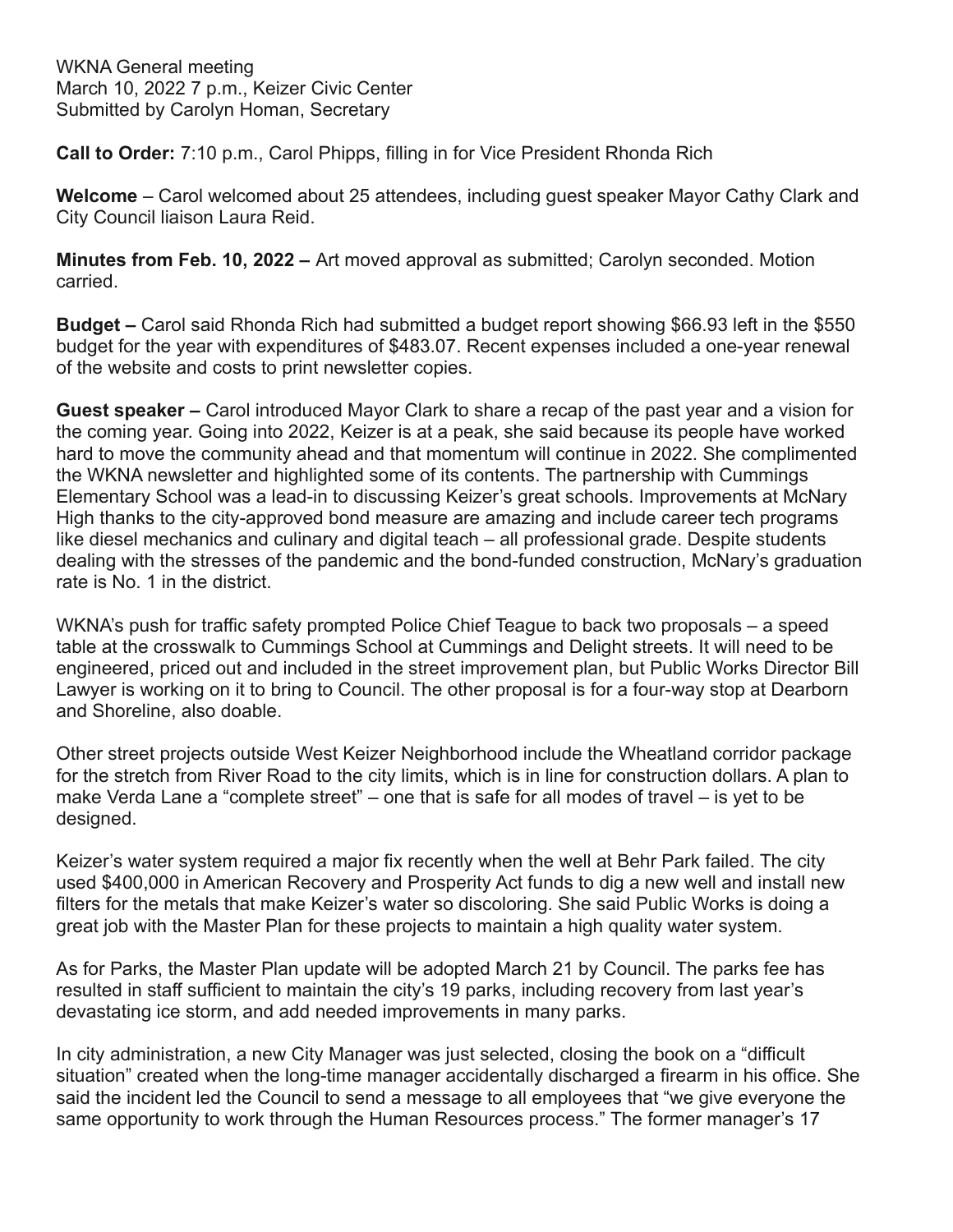years of service to the city were acknowledged, as well as the work done to assemble a high quality team of employees. New manager Adam Brown will start the end of April and "Keizer has landed on its feet again," Clark said.

She also outlined work being done by the Mid-Willamette Valley Homeless Alliance to address critical needs in rural and urban areas to serve the homeless population. Housing affordability and supply also are critical issues. For Keizer, changing the Urban Growth Boundary it shares with Salem is a serious issue that will have to be addressed. Separating the Keizer/Salem UGB is complicated and the Mayor said she's not sure it would work. Meanwhile, the Cherry/River Road Overlay District that was recently created made all commercial land contained in the district mixed use, so that housing could be added above street-level businesses.

The business community in Keizer has added several new opportunities despite the pandemic, including Chic-Fil-A coming to Keizer Station. She said the Chamber of Commerce has provided many resources to help businesses weather Covid and she's hoping this will be a good year in which we can prosper together. Volunteerism remains strong in Keizer, she said, describing the city as a welcoming, caring community that lands on its feet and moves forward.

She answered several questions from the audience, including one concerning the Chamber of Commerce plan to hold Keizer Fest in August at Keizer Rapids Park. She said the event permit request has been submitted and that requires a site plan, safety and parking plan as well as other details.

She said the American Recovery and Prosperity Plan funding from the federal government is filling in some gaps toward long-term stability for the community.

Carol thanked the Mayor for sharing her vision of the state of the city.

## **REPORTS**

**Council Liaison, Laura Reid –** Given the Mayor's detailed report, she had nothing to add except that she can be WKNA's liaison to pass on items of concern to Council.

**Community Library, Kris Adams liaison –** Kris is WKNA's representative to the Library Board, which meets the same time as WKNA's general meeting. She was unable to make it to the WKNA meeting tonight.

**Food barrels, Dennis Phipps**—He said the food bank is in need of food and cash donations. Contributions at the WKNA-sponsored collection barrels at Bi Mart and Copper Creek Mercantile have been down of late. Keizer Community Food Bank assistant manager Judi Leichty said that need has increased in recent weeks with many new families coming in to get food assistance.

**Cummings School, Carol Phipps --** She is planning a work day in early April (date TBD) to replant the Reader Board planter, do some weeding and maybe refresh the bark dust.

**Traffic Safety –** Carolyn reported that the safety suggestions backed by Chief Teague at WKNA's February meeting were passed along to the Traffic Safety Bikeways Pedestrian Committee by Rhonda Rich. The committee also is looking into the possibility of installing some new speed limit signs that are highlighted by LED lights to make them more visible.